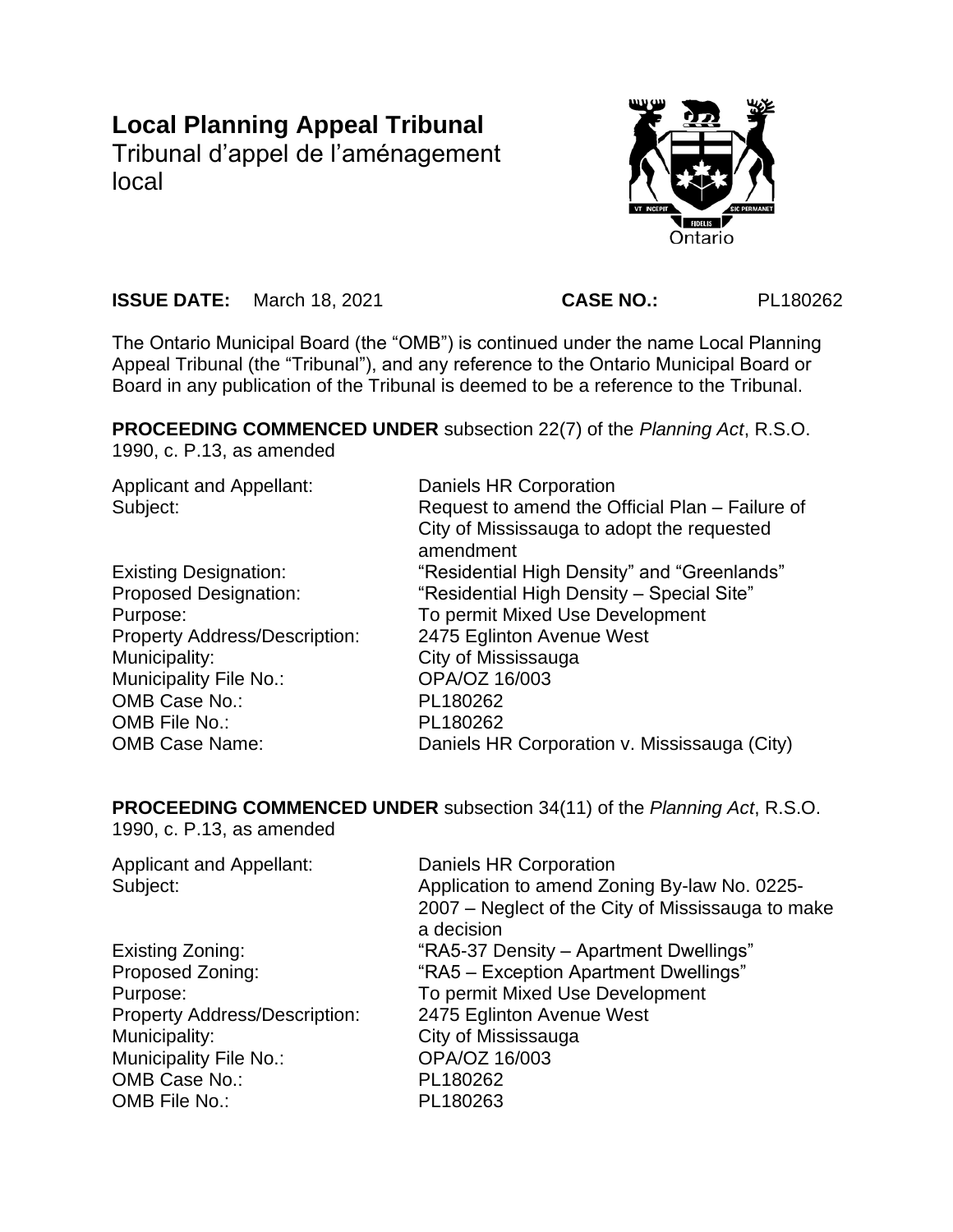### BEFORE:

| M. A. Sills       | Thursday the 18th day of |             |
|-------------------|--------------------------|-------------|
|                   |                          |             |
| <b>VICE-CHAIR</b> |                          | March, 2021 |

**THIS MATTER** having come on for a public hearing and after the hearing, the Tribunal in its Decision issued on July 26, 2019 (the "Decision"), granted approval to the application, but withheld its Final Order subject to the fulfilment of the condition(s) as set out in the Decision;

**THE TRIBUNAL ORDERS** that the appeals are allowed in part and the Official Plan for the City of Mississauga's Official Plan is modified as set out in Attachment 1 to this Order, and as modified is approved.

**THE TRIBUNAL FURTHER ORDERS** that Zoning By-law No. 0225-2007 is amended in the manner as set out in Attachment 2 attached hereto and forming part of this order.

The City is hereby authorized to assign the appropriate numbers to these documents for record-keeping purposes.

This is the Order of the Tribunal.

"*Becky Fong"*

Becky Fong **Registrar**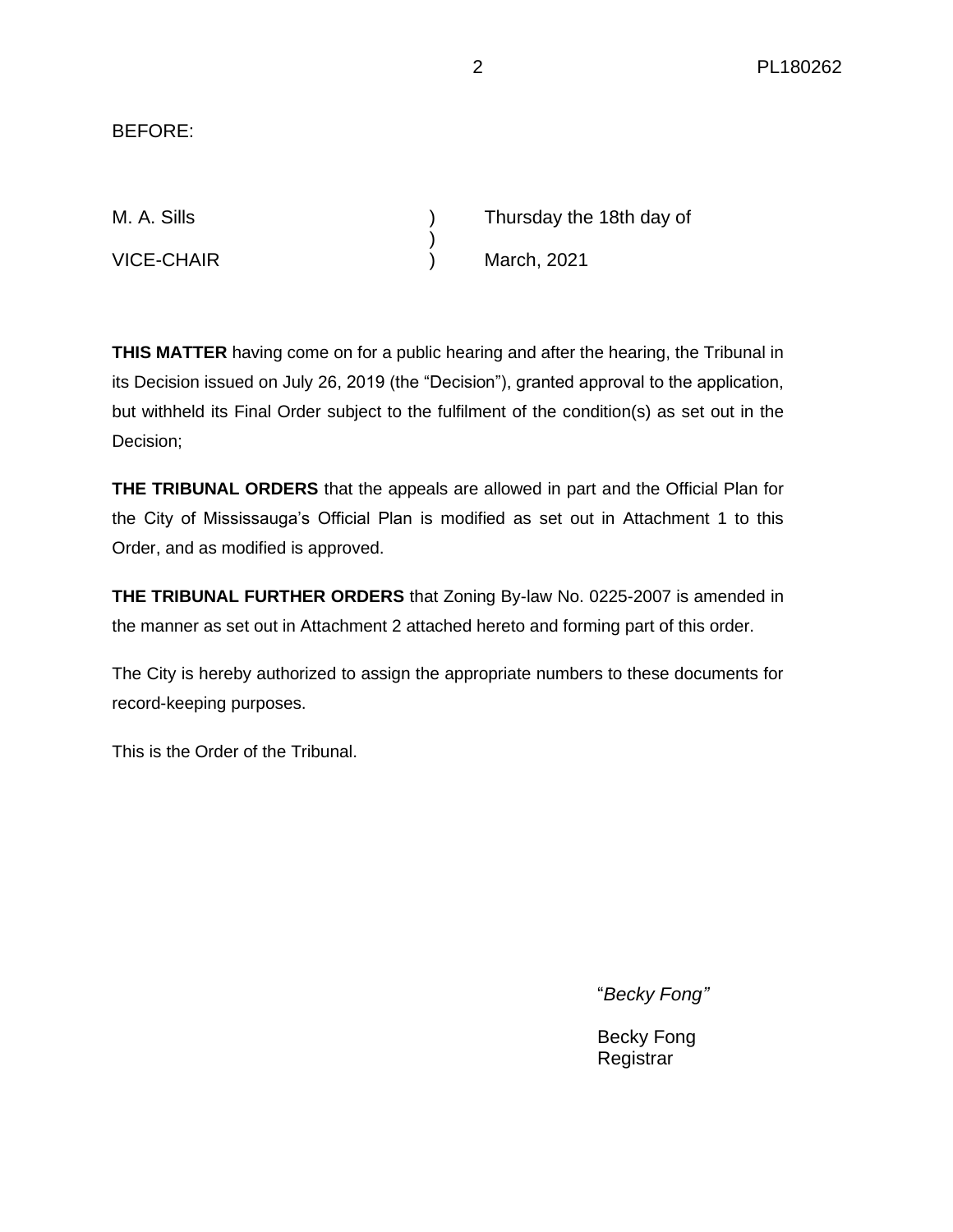If there is an attachment referred to in this document, please visit www.elto.gov.on.ca to view the attachment in PDF format.

# **Local Planning Appeal Tribunal**

A constituent tribunal of Tribunals Ontario - Environment and Land Division Website: www.elto.gov.on.ca Telephone: 416-212-6349 Toll Free: 1-866-448-2248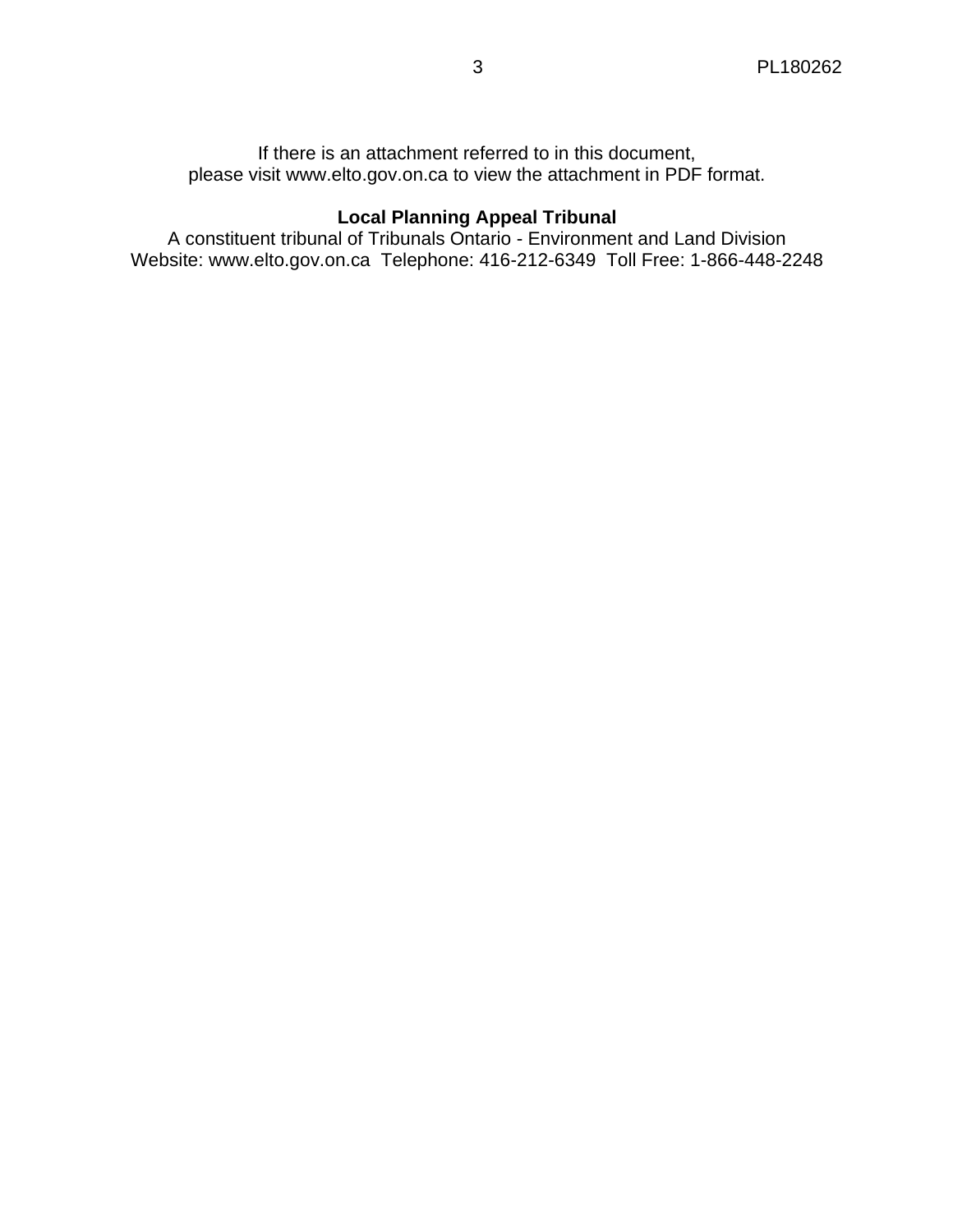Attachment 1

**Amendment No. 96**

**to**

**Mississauga Official Plan**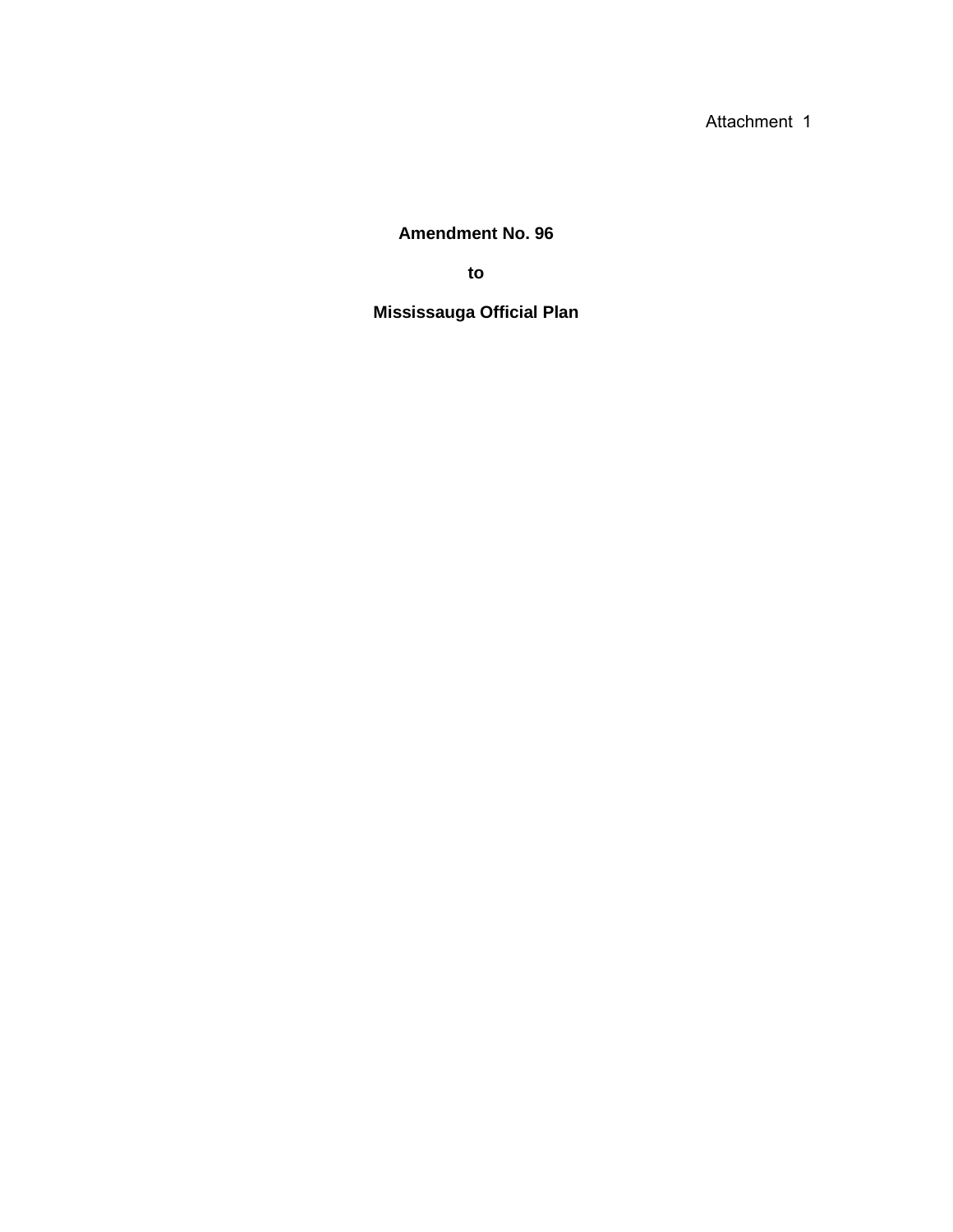#### **Amendment No. 96**

#### **to**

## **Mississauga Official Plan**

The following text and Maps "A", "B", "C", "D" and "E" attached constitutes Amendment No. 96.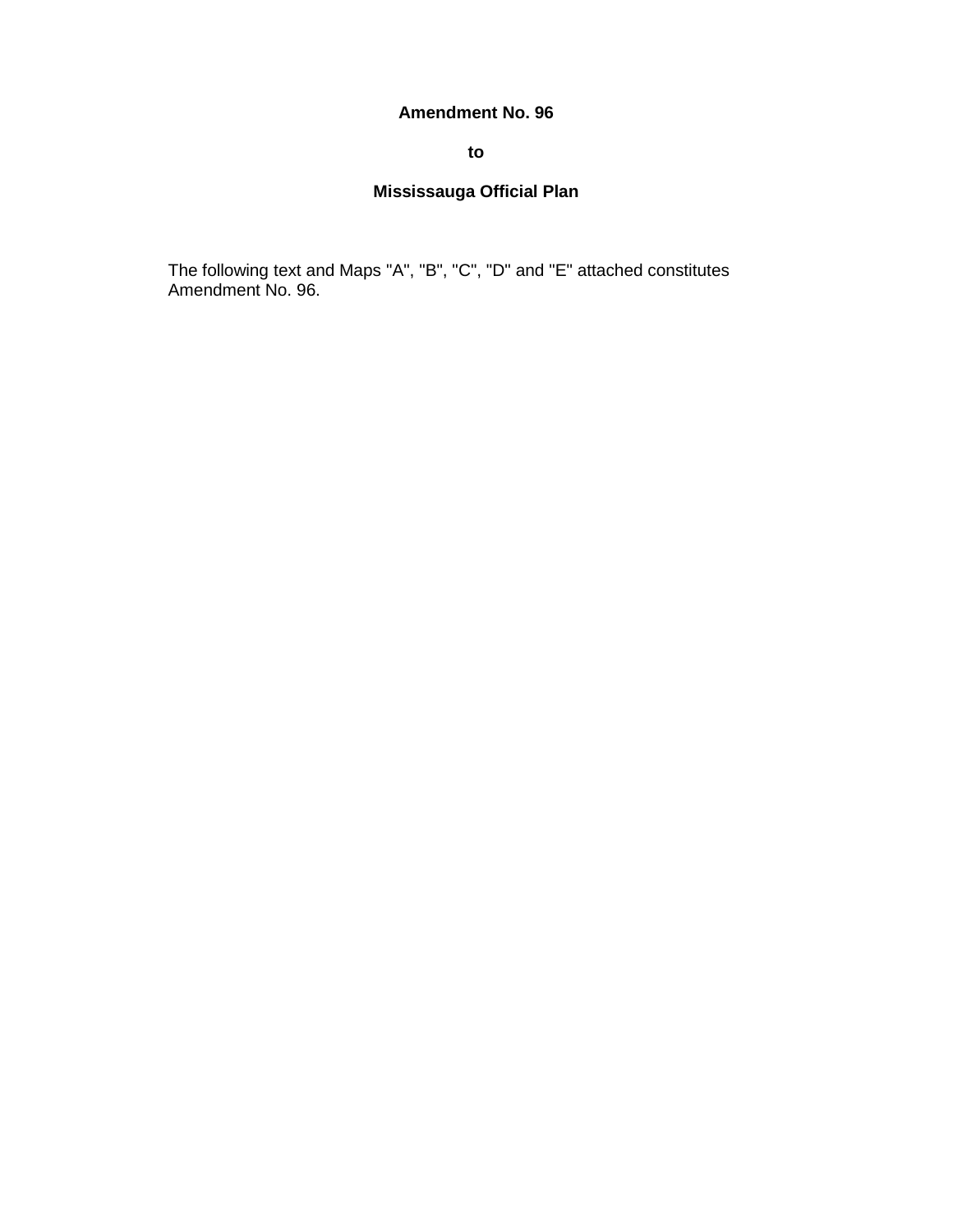#### **PURPOSE**

The purpose of this Amendment is to amend the Residential High Density and Greenlands land use designation boundaries to reflect the existing zoning and property lines, and to delete the floor space index limit from the subject lands.

#### **LOCATION**

The lands affected by this Amendment are located at the northeast corner of Erin Mills Parkway and Eglinton Avenue West in the City of Mississauga. The subject lands are located in the Central Erin Mills Major Node Character Area, as identified in Mississauga Official Plan.

#### **BASIS**

Mississauga Official Plan came into effect on November 14, 2012, save and except for the outstanding site specific appeals to the Local Planning Appeal Tribunal.

The subject lands are designated Residential High Density and Greenlands which permits apartment dwellings with a maximum height of 25 storeys, and conservation, flood and/or erosion control, and essential infrastructure and passive recreation, respectively. The Character Area policies permit a maximum floor space index of 2.5.

A maximum floor space index of 3.4 is proposed.

- 1. The proposal meets the intent, goals and objectives of Mississauga Official Plan.
- 2. The site is well served by a variety of public transportation options, community services and schools, as well as retail commercial uses and restaurants.
- 3. The lands are suitable for the proposed uses and are compatible with existing and future uses. The main land use will not change, as the residential use will be maintained on the site at higher densities. The lands are located in an area identified for intensification in Mississauga Official Plan.
- 4. An appropriate transition in heights that respects the surrounding context will be achieved, through the construction of buildings ranging from 11 to 25 storeys.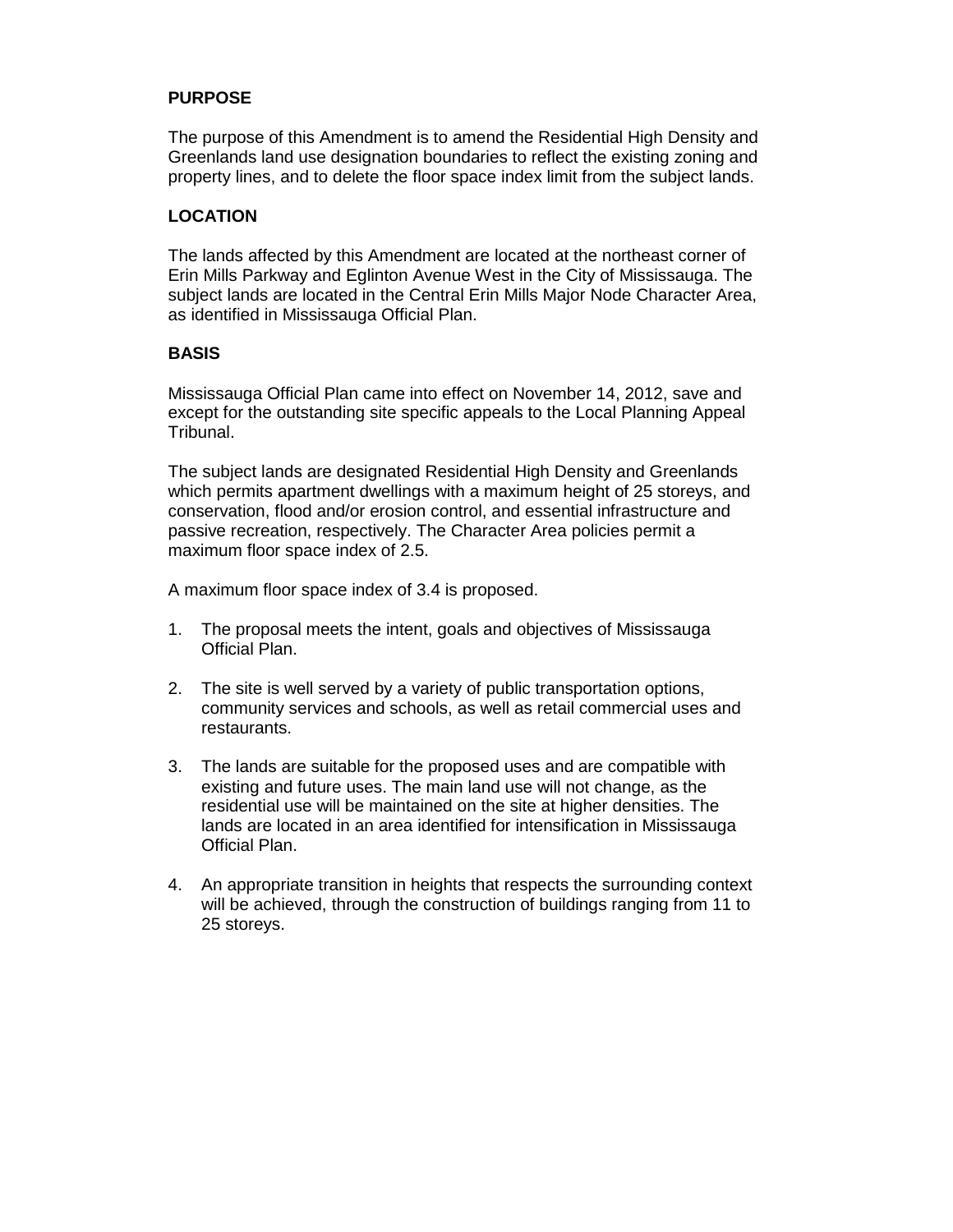#### **DETAILS OF THE AMENDMENT AND POLICIES RELATIVE THERETO**

- 1. Section 13.2, Central Erin Mills Major Node Character Area, of Mississauga Official Plan, is hereby amended by removing the *floor space index (FSI)* range from the subject site on Map 13-2: Central Erin Mills Major Node Character Area.
- 2. Schedule 1, Urban System, of Mississauga Official Plan, is hereby amended by removing portions of land from the Green System, as shown on Map "A" of this Amendment.
- 3. Schedule 1a, Urban System Green System, of Mississauga Official Plan, is hereby amended by removing portions of land from the Green System as shown on Map "B" of this Amendment.
- 4. Schedule 3, Natural System, of Mississauga Official Plan, is hereby amended by adjusting the Natural Hazards boundary line, as shown on Map "C" of this Amendment.
- 5. Schedule 4, Parks and Open Spaces, of Mississauga Official Plan, is hereby amended by removing portions of land from the Public and Private Open Spaces, as shown on Map "D" of this Amendment.
- 6. Schedule 10, Land Use Designations, of Mississauga Official Plan, is hereby amended by changing a portion of the subject lands from Greenlands to Residential High Density, as shown on Map "E" of this Amendment.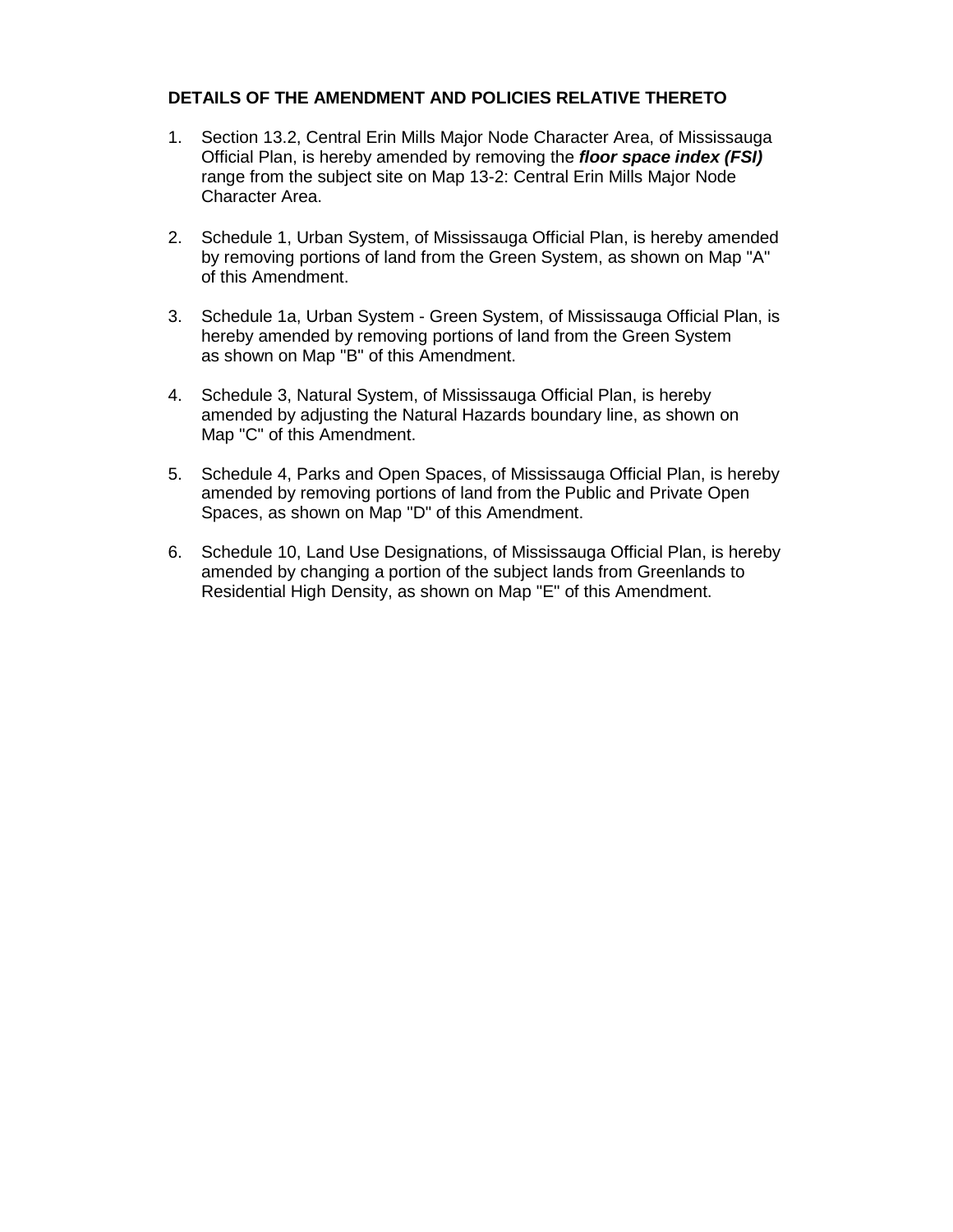#### **IMPLEMENTATION**

Upon receipt of the Local Planning Appeal Tribunal's Final Order, Mississauga Official Plan will be amended in accordance with the Order.

The lands will be rezoned as part of the same Tribunal Order.

This Amendment has been prepared based on the Office Consolidation of Mississauga Official Plan November 22, 2019.

#### **INTERPRETATION**

The provisions of Mississauga Official Plan, as amended from time to time regarding the interpretation of that Plan, will apply in regard to this Amendment.

This Amendment supplements the intent and policies of Mississauga Official Plan.

http://teamsites.mississauga.ca/sites/18/mopa/oz 16 003 w11.mopa 96 lpat.ms.jmcc.docx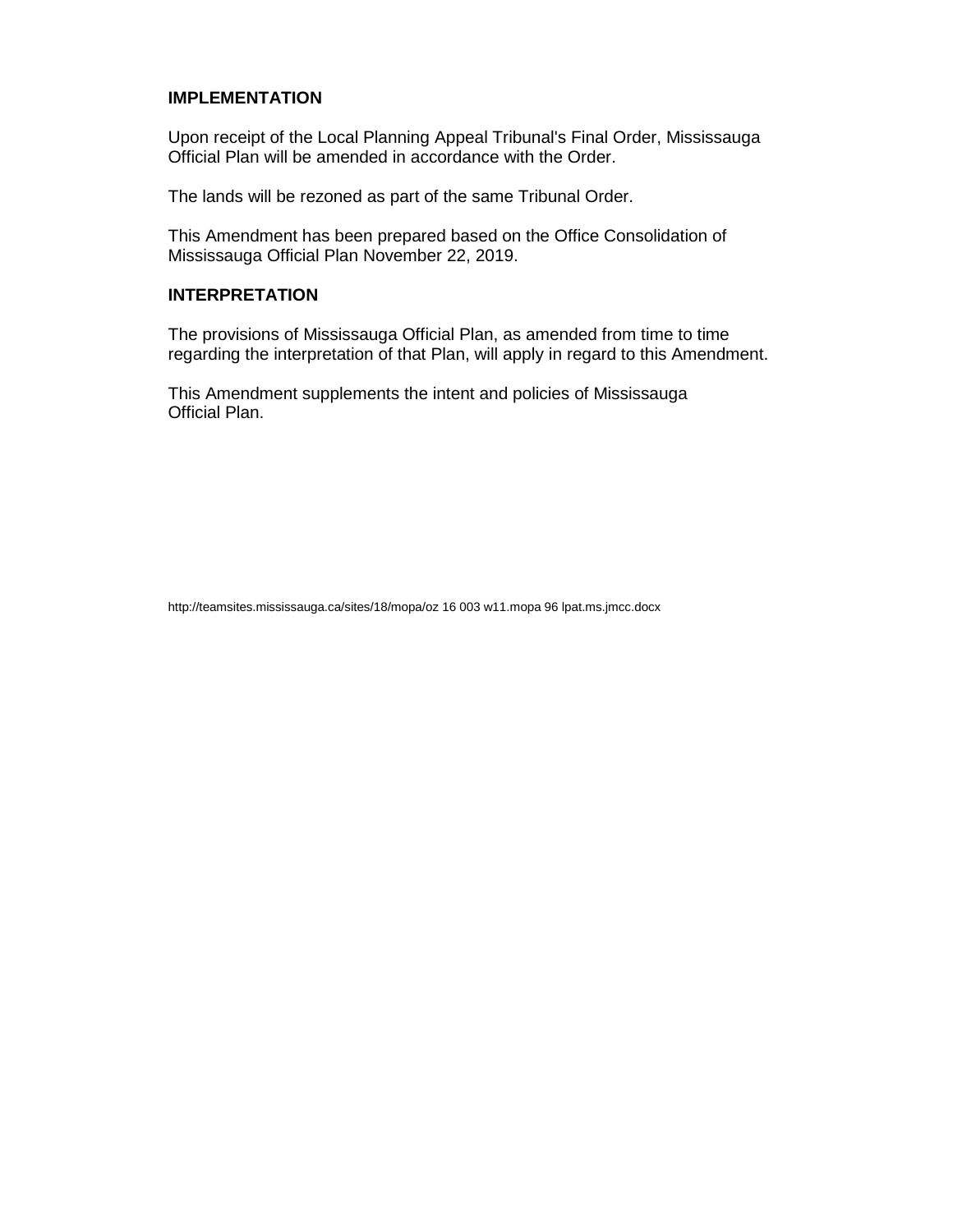

I:\cadd\Projects\ReportMaps\165001 OZ 16\_003 W11\_RPT\Vector\April2019\16003 - MOPA - 1 Urban Syst.dgn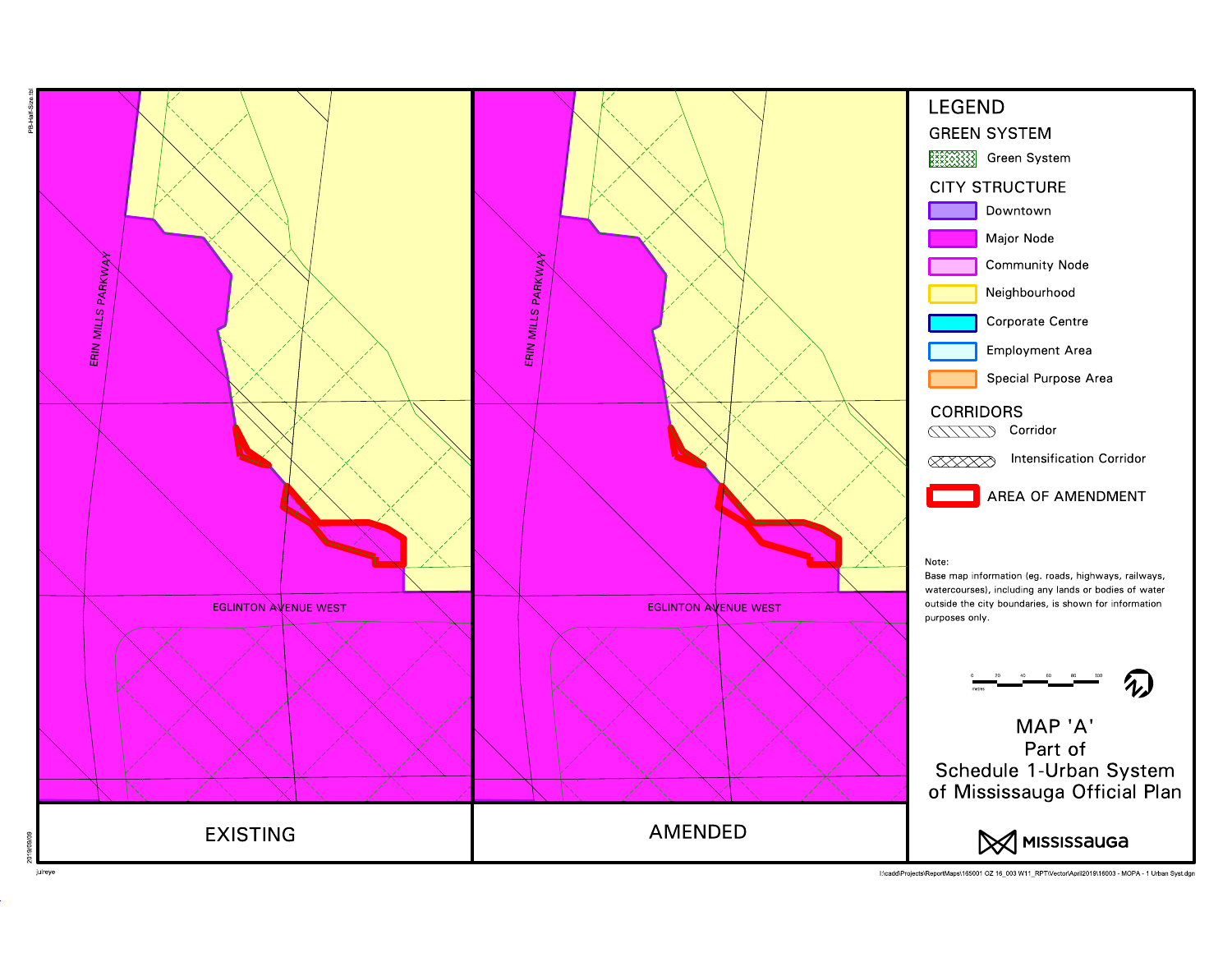

I:\cadd\Projects\ReportMaps\165001 OZ 16\_003 W11\_RPT\Vector\April2019\16003 - MOPA - 1a Green Syst.dgn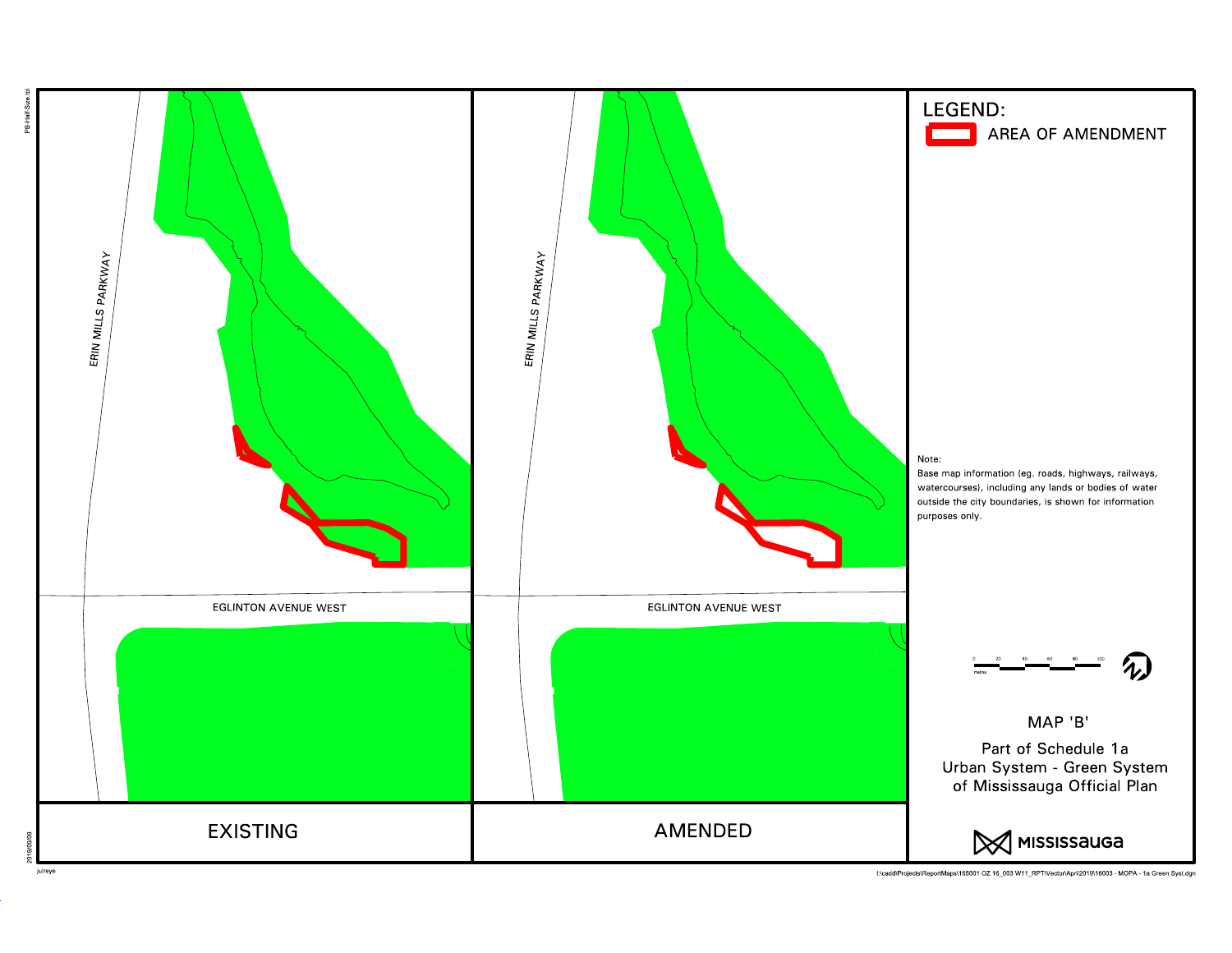

I:\cadd\Projects\ReportMaps\165001 OZ 16\_003 W11\_RPT\Vector\April2019\16003 - MOPA - 3 Natural Syst.dgn

julreye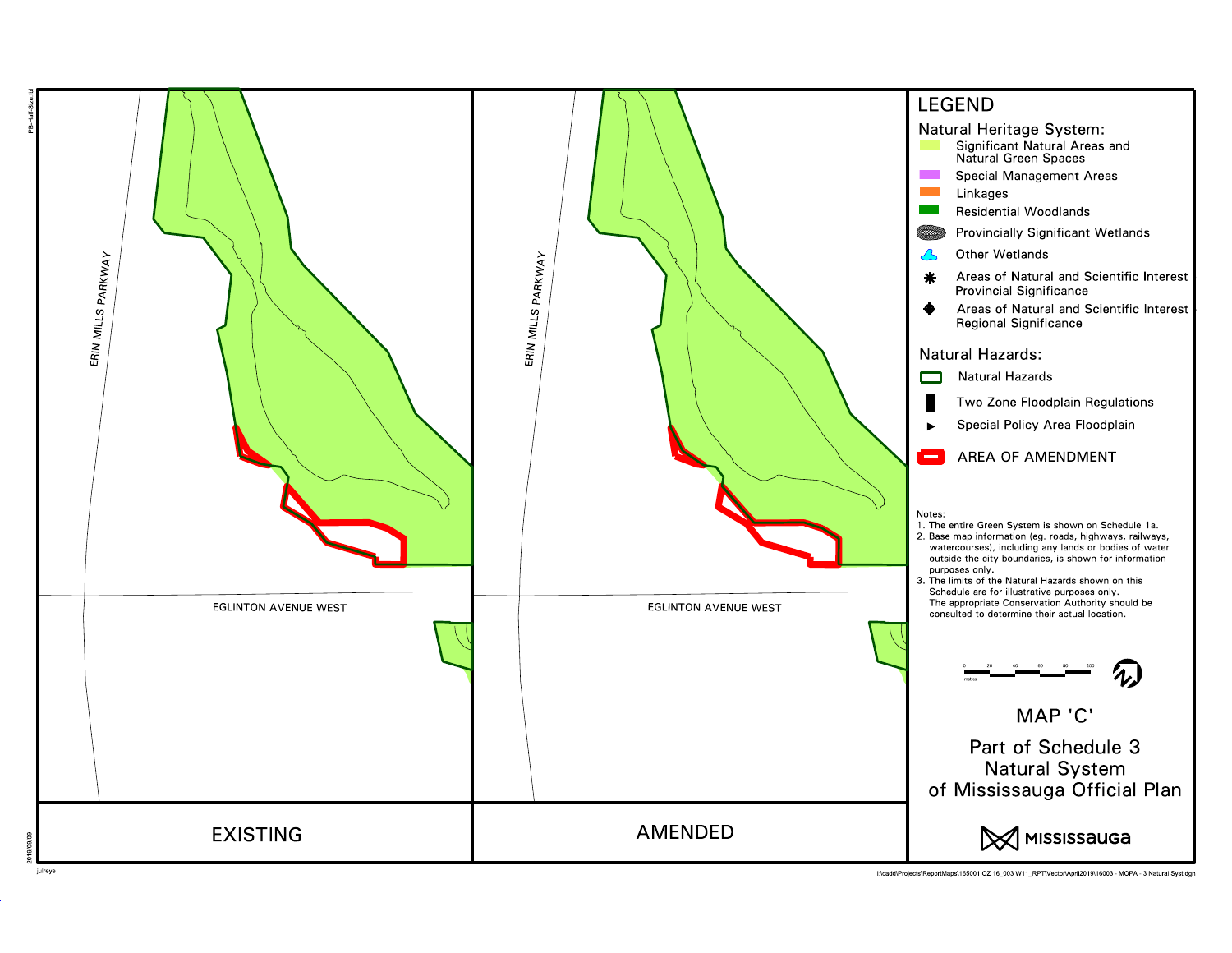

I:\cadd\Projects\ReportMaps\165001 OZ 16\_003 W11\_RPT\Vector\April2019\16003 - MOPA - 4 Parks OS.dgn

julreye